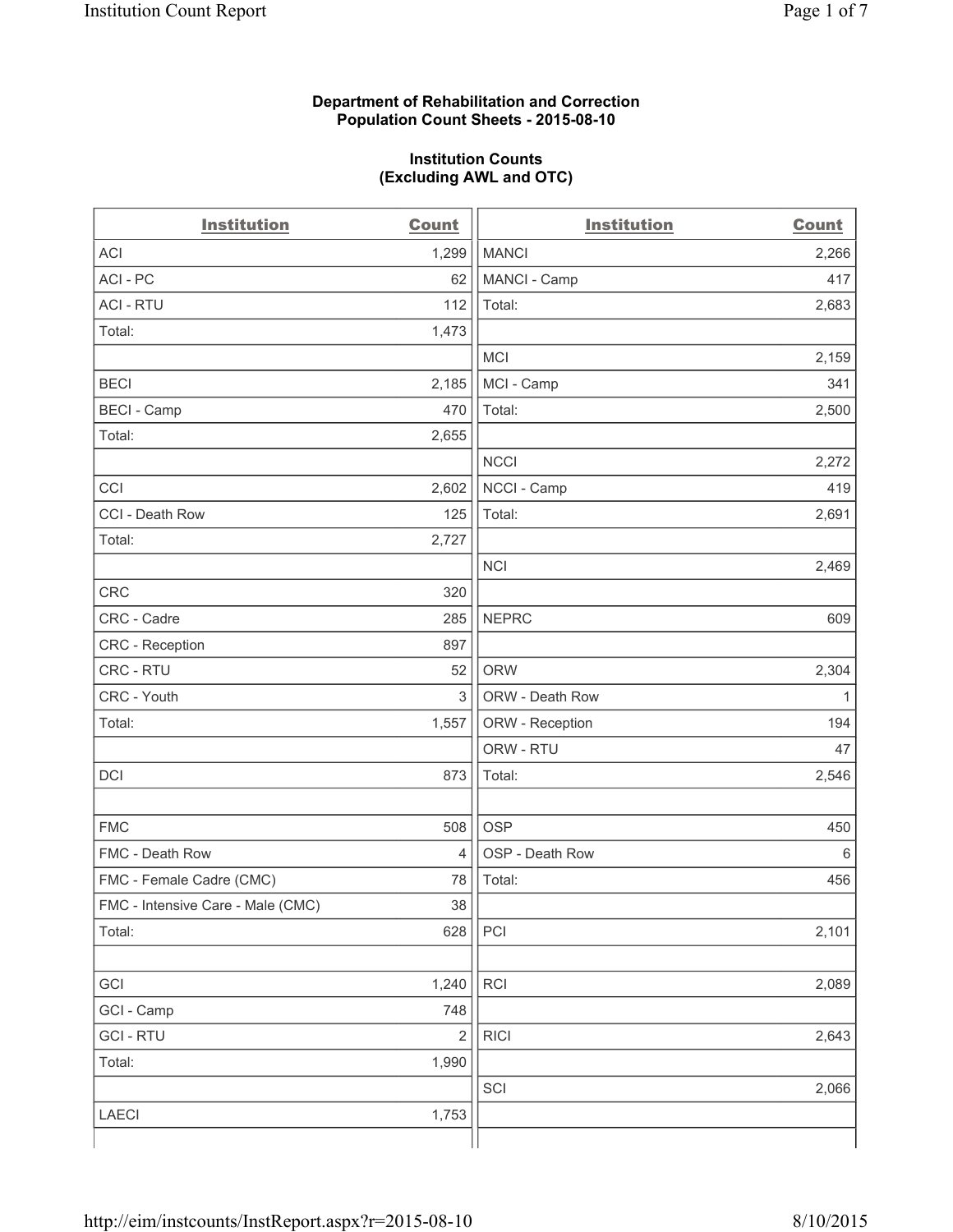|                          |       | <b>SOCF</b> | 1,221                       |
|--------------------------|-------|-------------|-----------------------------|
| LECI                     | 2,258 | SOCF - RTU  | 45                          |
| LECI - Camp              | 181   | Total:      | 1,266                       |
| Total:                   | 2,439 |             |                             |
|                          |       | <b>TCI</b>  | 1,112                       |
| LOCI                     | 2,296 | TCI - Camp  | 442                         |
|                          |       | Total:      | 1,554                       |
| <b>LORCI</b>             | 206   |             |                             |
| LORCI - Cadre            | 135   | <b>TOCI</b> | 967                         |
| <b>LORCI - Reception</b> | 1,005 | TOCI - PC   | 108                         |
| Total:                   | 1,346 | Total:      | 1,075                       |
|                          |       |             |                             |
| <b>MACI</b>              | 1,163 | <b>WCI</b>  | 1,298                       |
| MACI - Minimum           | 1,400 | WCI - RTU   | 95                          |
| Total:                   | 2,563 | Total:      | 1,393                       |
|                          |       |             |                             |
|                          |       |             | EN AAA<br>Total Dopulation: |

**Total Population: 50,441**

\* The Total Population includes 32 Offenders with Reason Codes 30 & 31. \*\* The Total Population includes 32 Offenders with Reason Code 0A.

# **Male Population by Security Level (Include AWL and Exclude OTC)**

| <b>Security Level</b>  |                   | <b>Body</b> | <b>AWL</b> | $(-OTC)$ | <b>Total</b> |
|------------------------|-------------------|-------------|------------|----------|--------------|
| Total Level 5          |                   | 130         | 2          | 2        | 130          |
| <b>Total Level 4</b>   |                   | 1,756       | 17         | 12       | 1,761        |
| Total Level 3          |                   | 11,618      | 123        | 99       | 11,642       |
| Total Level 2          |                   | 17,145      | 259        | 167      | 17,237       |
| <b>Total Level 1</b>   |                   | 15,455      | 165        | 84       | 15,536       |
| <b>Total Death Row</b> |                   | 137         | 3          | 2        | 138          |
|                        | <b>Total Male</b> | 46,241      | 569        | 366      | 46,444       |

#### **Female Population by Institution (Include AWL and Exclude OTC)**

| <b>Institution</b>       | <b>Body</b> | <b>AWL</b> | $(-OTC)$ | <b>Total</b> |  |  |  |
|--------------------------|-------------|------------|----------|--------------|--|--|--|
| <b>DCI</b>               | 873         | 9          | 2        | 880          |  |  |  |
| <b>FMC</b>               | 28          |            |          | 28           |  |  |  |
| FMC - Female Cadre (CMC) | 78          | 0          | 0        | 78           |  |  |  |
| <b>NEPRC</b>             | 609         | 19         | 5        | 623          |  |  |  |
| <b>ORW</b>               | 2,304       | 63         | 23       | 2,344        |  |  |  |
| <b>ORW - Death Row</b>   |             | 0          | 0        |              |  |  |  |
| ORW - Reception          | 194         |            | 0        | 195          |  |  |  |
|                          |             |            |          |              |  |  |  |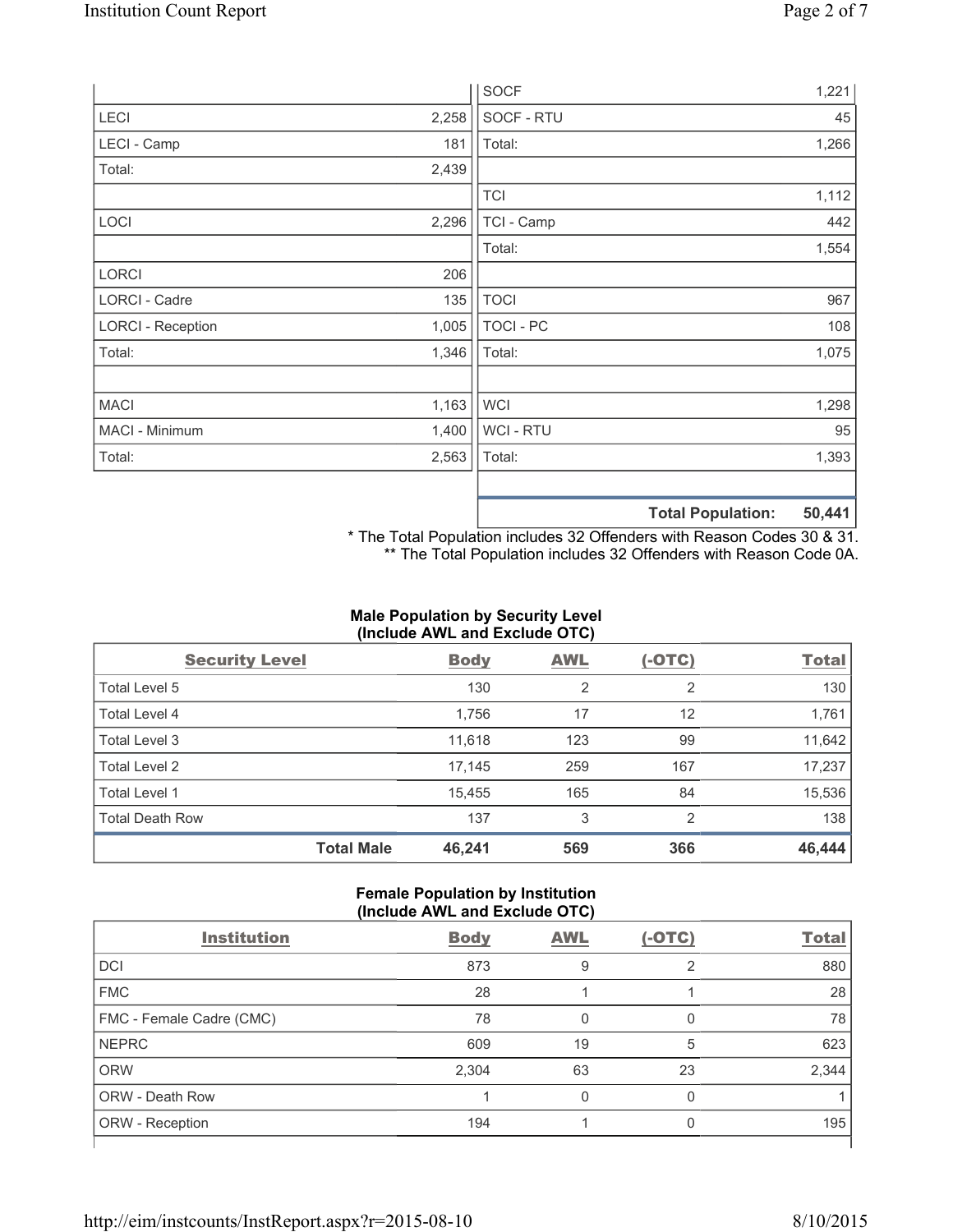| <b>ORW - RTU</b> |                          | 47     |     |     | 47     |
|------------------|--------------------------|--------|-----|-----|--------|
|                  | <b>Total Female</b>      | 4.134  | 93  | 31  | 4,196  |
|                  |                          |        |     |     |        |
|                  | <b>Total Population:</b> | 50,375 | 662 | 397 | 50,640 |

# **Male Population by Institution: Security Level 5 (Include AWL and Exclude OTC)**

|              | <b>Institution</b>   | <b>Body</b> | <b>AWL</b> | $(-OTC)$ | <b>Total</b> |
|--------------|----------------------|-------------|------------|----------|--------------|
| <b>MANCI</b> |                      |             |            |          |              |
| <b>OSP</b>   |                      | 129         |            |          | 129          |
|              | <b>Total Level 5</b> | 130         |            |          | 130          |

# **Male Population by Institution: Security Level 4 (Include AWL and Exclude OTC)**

| <b>Institution</b>       |                      | <b>Body</b>    | <b>AWL</b>          | $(-OTC)$            | <b>Total</b>              |
|--------------------------|----------------------|----------------|---------------------|---------------------|---------------------------|
| <b>BECI</b>              |                      | $\sqrt{3}$     | 0                   | $\boldsymbol{0}$    | $\ensuremath{\mathsf{3}}$ |
| CRC                      |                      | $\overline{7}$ | $\mathsf{O}\xspace$ | $\mathsf{O}\xspace$ | $\overline{7}$            |
| CRC - Cadre              |                      | 1              | $\mathsf{O}\xspace$ | $\mathsf{O}\xspace$ | 1                         |
| CRC - Reception          |                      | 1              | 0                   | $\boldsymbol{0}$    | 1                         |
| LECI                     |                      | $\,6$          | $\mathsf{O}\xspace$ | $\mathsf{O}\xspace$ | $\,6$                     |
| <b>LORCI</b>             |                      | 8              | $\mathbf{1}$        | $\mathsf 0$         | $\boldsymbol{9}$          |
| <b>LORCI - Cadre</b>     |                      | 1              | 0                   | $\mathsf 0$         | $\mathbf{1}$              |
| <b>LORCI - Reception</b> |                      | 11             | $\mathsf{O}\xspace$ | $\mathsf{O}\xspace$ | 11                        |
| <b>MANCI</b>             |                      | 13             | $\mathsf{O}\xspace$ | $\boldsymbol{0}$    | 13                        |
| <b>NCI</b>               |                      | $\overline{4}$ | 0                   | $\mathbf 0$         | $\overline{4}$            |
| <b>OSP</b>               |                      | 311            | $\overline{2}$      | $\overline{2}$      | 311                       |
| <b>RCI</b>               |                      | 15             | 0                   | $\boldsymbol{0}$    | 15                        |
| <b>SOCF</b>              |                      | 1,066          | 14                  | $10$                | 1,070                     |
| SOCF - RTU               |                      | 44             | $\mathsf{O}\xspace$ | $\mathsf 0$         | 44                        |
| <b>TCI</b>               |                      | $\overline{9}$ | 0                   | $\mathsf{O}\xspace$ | $9\,$                     |
| <b>TOCI</b>              |                      | 195            | $\mathsf{O}\xspace$ | 0                   | 195                       |
| TOCI - PC                |                      | 44             | $\mathbf 0$         | $\mathbf 0$         | 44                        |
| <b>WCI</b>               |                      | 17             | $\mathbf 0$         | 0                   | 17                        |
|                          | <b>Total Level 4</b> | 1,756          | 17                  | 12                  | 1,761                     |

#### **Male Population by Institution: Security Level 3 (Include AWL and Exclude OTC)**

| <b>Institution</b> | THURS AND AND LACIUS OT UP<br><b>Body</b> | <b>AWL</b> | (-OTC) | Total |
|--------------------|-------------------------------------------|------------|--------|-------|
| <b>ACI</b>         |                                           |            |        |       |
|                    |                                           |            |        |       |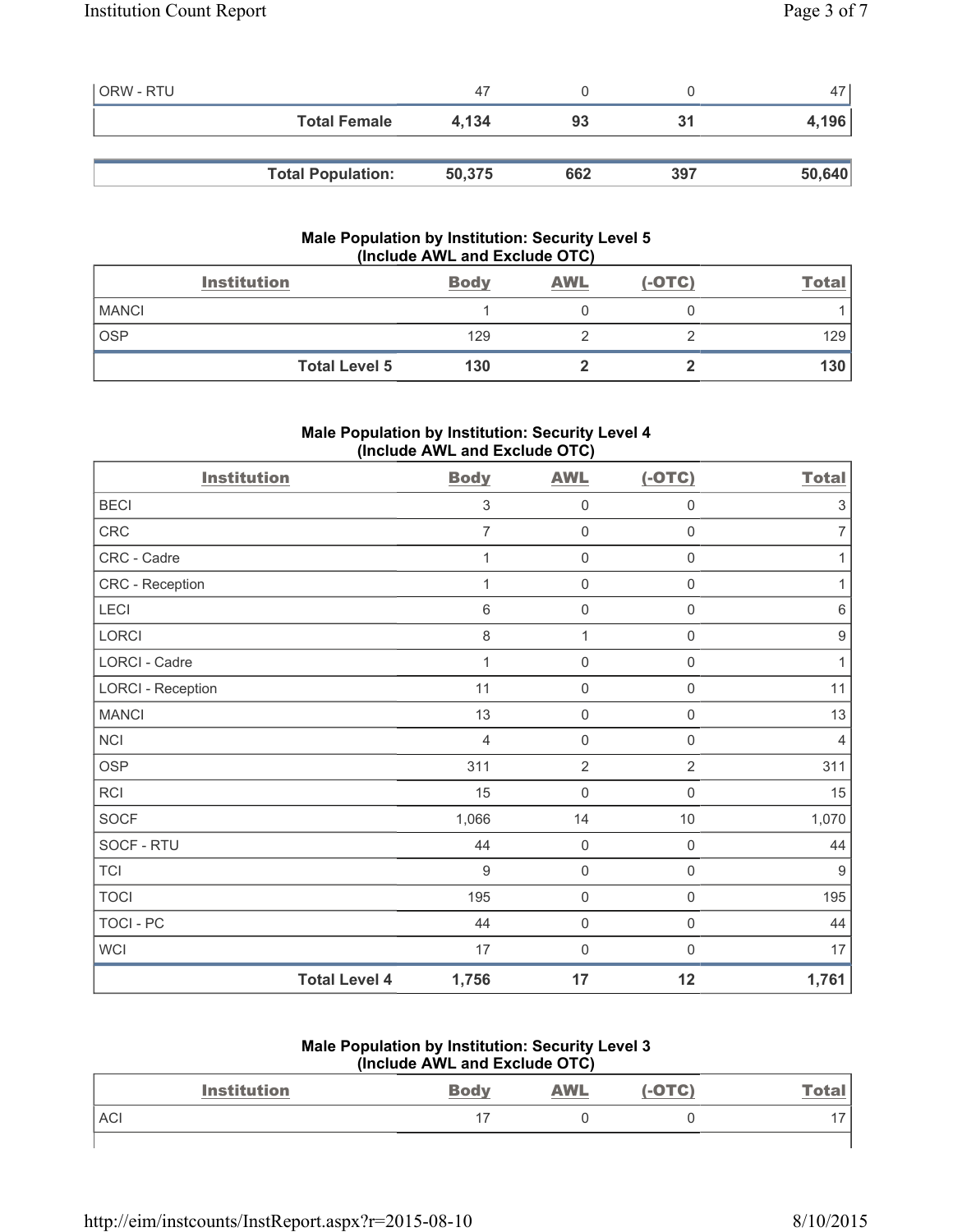| <b>BECI</b>                       |                      | 8              | $\mathsf{O}\xspace$       | $\mathsf{O}\xspace$ | $\,8\,$          |
|-----------------------------------|----------------------|----------------|---------------------------|---------------------|------------------|
| CCI                               |                      | $6\phantom{1}$ | $\mathsf{O}\xspace$       | $\mathsf{O}\xspace$ | $\,6\,$          |
| CRC                               |                      | 97             | $\,6\,$                   | 5                   | 98               |
| CRC - Cadre                       |                      | 194            | $\mathsf{O}\xspace$       | $\mathsf{O}\xspace$ | 194              |
| CRC - Reception                   |                      | 503            | 10                        | $\,6\,$             | 507              |
| CRC - RTU                         |                      | 27             | $\mathbf 0$               | 0                   | 27               |
| CRC - Youth                       |                      | $\mathbf{1}$   | $\mathbf{1}$              | $\mathbf{1}$        | 1                |
| <b>FMC</b>                        |                      | $\overline{7}$ | $\mathsf{O}\xspace$       | $\mathsf{O}\xspace$ | $\overline{7}$   |
| FMC - Intensive Care - Male (CMC) |                      | $\overline{4}$ | $\mathsf{O}\xspace$       | $\mathsf{O}\xspace$ | $\overline{4}$   |
| LAECI                             |                      | $\mathsf g$    | $\mathsf{O}\xspace$       | $\mathsf{O}\xspace$ | $\boldsymbol{9}$ |
| LECI                              |                      | 2,214          | 19                        | 18                  | 2,215            |
| LOCI                              |                      | 18             | $\mathbf{1}$              | $\mathbf{1}$        | 18               |
| <b>LORCI</b>                      |                      | 91             | 24                        | 22                  | 93               |
| LORCI - Cadre                     |                      | 103            | $\mathsf{O}\xspace$       | $\mathsf 0$         | 103              |
| <b>LORCI - Reception</b>          |                      | 753            | $\ensuremath{\mathsf{3}}$ | $\mathsf{O}\xspace$ | 756              |
| <b>MACI</b>                       |                      | 1              | $\mathbf 0$               | $\boldsymbol{0}$    | 1                |
| <b>MANCI</b>                      |                      | 2,219          | 20                        | 17                  | 2,222            |
| MCI                               |                      | 15             | $\mathsf{O}\xspace$       | $\mathsf{O}\xspace$ | 15               |
| <b>NCCI</b>                       |                      | 23             | $\mathsf{O}\xspace$       | $\mathsf 0$         | 23               |
| <b>NCI</b>                        |                      | 19             | $\mathsf{O}\xspace$       | $\mathsf 0$         | 19               |
| PCI                               |                      | 44             | 5                         | $\mathbf 0$         | 49               |
| <b>RCI</b>                        |                      | 1,902          | 14                        | 13                  | 1,903            |
| <b>RICI</b>                       |                      | 24             | $\mathsf{O}\xspace$       | $\mathsf{O}\xspace$ | 24               |
| SCI                               |                      | 8              | $\boldsymbol{0}$          | $\mathsf 0$         | $\,8\,$          |
| <b>SOCF</b>                       |                      | 154            | $\mathbf 1$               | $\mathbf{1}$        | 154              |
| SOCF - RTU                        |                      | 1              | $\boldsymbol{0}$          | $\mathsf{O}\xspace$ | 1                |
| <b>TCI</b>                        |                      | 1,030          | $\,8\,$                   | 6                   | 1,032            |
| TCI - Camp                        |                      | $\mathbf{1}$   | $\mathsf 0$               | $\mathsf 0$         | $\mathbf{1}$     |
| <b>TOCI</b>                       |                      | 728            | 3                         | $\overline{2}$      | 729              |
| TOCI - PC                         |                      | 64             | $\mathsf{O}\xspace$       | $\mathsf{O}\xspace$ | 64               |
| <b>WCI</b>                        |                      | 1,242          | $\,8\,$                   | $\overline{7}$      | 1,243            |
| WCI - RTU                         |                      | 91             | $\mathsf{O}\xspace$       | $\mathsf{O}\xspace$ | 91               |
|                                   | <b>Total Level 3</b> | 11,618         | 123                       | 99                  | 11,642           |

## **Male Population by Institution: Security Level 2 (Include AWL and Exclude OTC)**

| <b>Institution</b> | <b>Body</b> | <b>AWL</b> | $(-OTC)$ | <b>Total</b> |
|--------------------|-------------|------------|----------|--------------|
| <b>ACI</b>         | 611         |            |          | 611          |
| ACI - PC           | 62          |            |          | 62           |
| <b>ACI - RTU</b>   | 71          |            |          | ⇁            |
|                    |             |            |          |              |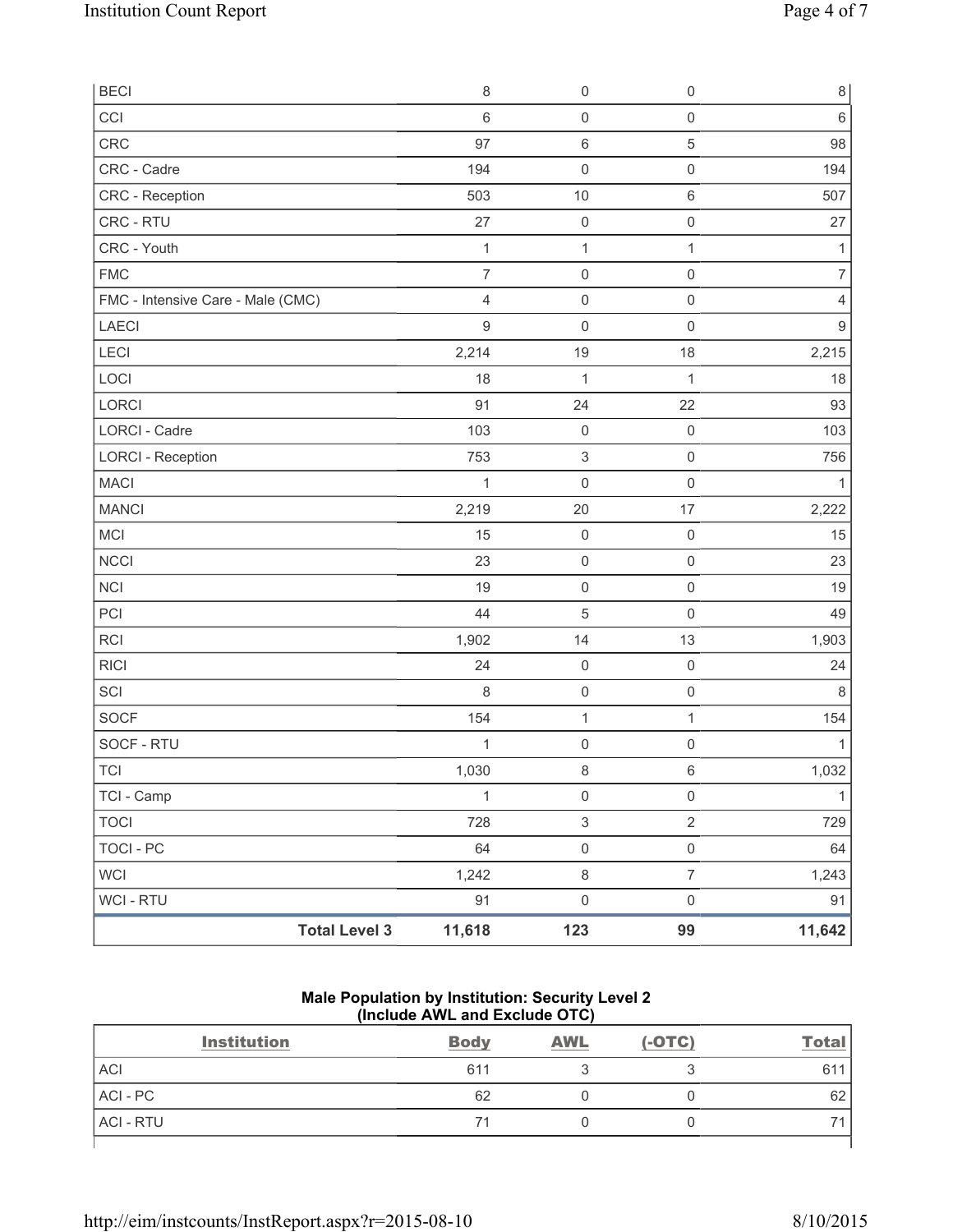| <b>BECI</b>                       | 1,417                     | 24                        | 14                        | 1,427          |
|-----------------------------------|---------------------------|---------------------------|---------------------------|----------------|
| CCI                               | 1,720                     | 18                        | 11                        | 1,727          |
| <b>CRC</b>                        | 102                       | $\sqrt{5}$                | $\sqrt{5}$                | 102            |
| CRC - Cadre                       | 85                        | 0                         | $\mathsf 0$               | 85             |
| CRC - Reception                   | 212                       | $\mathbf{1}$              | $\mathbf{1}$              | 212            |
| CRC - RTU                         | 21                        | 0                         | $\mathsf 0$               | 21             |
| CRC - Youth                       | $\overline{2}$            | $\mathsf 0$               | $\mathsf 0$               | $\overline{2}$ |
| <b>FMC</b>                        | $\,6$                     | $\mathsf{O}\xspace$       | $\mathsf{O}\xspace$       | $\,6\,$        |
| FMC - Intensive Care - Male (CMC) | 19                        | 0                         | $\mathsf 0$               | 19             |
| GCI                               | 812                       | $\overline{7}$            | $\overline{4}$            | 815            |
| GCI - Camp                        | $\mathbf{1}$              | 0                         | $\mathsf 0$               | 1              |
| <b>GCI-RTU</b>                    | $\mathbf{1}$              | $\mathsf 0$               | $\mathsf 0$               | $\mathbf{1}$   |
| <b>LAECI</b>                      | 1,071                     | 22                        | 19                        | 1,074          |
| LECI                              | 26                        | $\mathsf{O}\xspace$       | $\mathsf 0$               | 26             |
| LOCI                              | 1,113                     | 14                        | 11                        | 1,116          |
| LORCI                             | 76                        | 17                        | 16                        | 77             |
| <b>LORCI - Cadre</b>              | 29                        | $\mathsf{O}\xspace$       | $\mathsf{O}\xspace$       | 29             |
| <b>LORCI - Reception</b>          | 143                       | $\ensuremath{\mathsf{3}}$ | $\mathbf{1}$              | 145            |
| <b>MACI</b>                       | 1,162                     | $\mathbf 5$               | $\ensuremath{\mathsf{3}}$ | 1,164          |
| <b>MANCI</b>                      | 25                        | $\mathsf{O}\xspace$       | $\mathsf 0$               | 25             |
| <b>MCI</b>                        | 1,656                     | 23                        | 15                        | 1,664          |
| MCI - Camp                        | $\mathbf{1}$              | 0                         | $\mathsf 0$               | $\mathbf{1}$   |
| <b>NCCI</b>                       | 1,604                     | 24                        | 13                        | 1,615          |
| NCCI - Camp                       | 12                        | $\mathsf{O}\xspace$       | $\mathsf{O}\xspace$       | 12             |
| <b>NCI</b>                        | 1,643                     | 29                        | 26                        | 1,646          |
| PCI                               | 753                       | 17                        | $\ensuremath{\mathsf{3}}$ | 767            |
| <b>RCI</b>                        | 172                       | $\ensuremath{\mathsf{3}}$ | $\overline{2}$            | 173            |
| <b>RICI</b>                       | 1,475                     | 29                        | 12                        | 1,492          |
| SCI                               | 931                       | 15                        | $\,8\,$                   | 938            |
| <b>TCI</b>                        | 26                        | $\mathsf{O}\xspace$       | $\mathsf 0$               | 26             |
| <b>TOCI</b>                       | 44                        | $\mathsf 0$               | $\mathsf 0$               | 44             |
| <b>WCI</b>                        | 38                        | $\mathsf{O}\xspace$       | $\mathsf 0$               | 38             |
| WCI - RTU                         | $\ensuremath{\mathsf{3}}$ | $\mathsf{O}\xspace$       | $\mathsf{O}\xspace$       | $\sqrt{3}$     |
| <b>Total Level 2</b>              | 17,145                    | 259                       | 167                       | 17,237         |

#### **Male Population by Institution: Security Level 1 (Include AWL and Exclude OTC)**

| <b>Institution</b> | <b>Body</b> | <b>AWL</b> | $(-OTC)$ | <u>Total</u> |
|--------------------|-------------|------------|----------|--------------|
| <b>ACI</b>         | 671         |            |          | 674          |
| ACI - RTU          | 41          |            |          | ↵            |
|                    |             |            |          |              |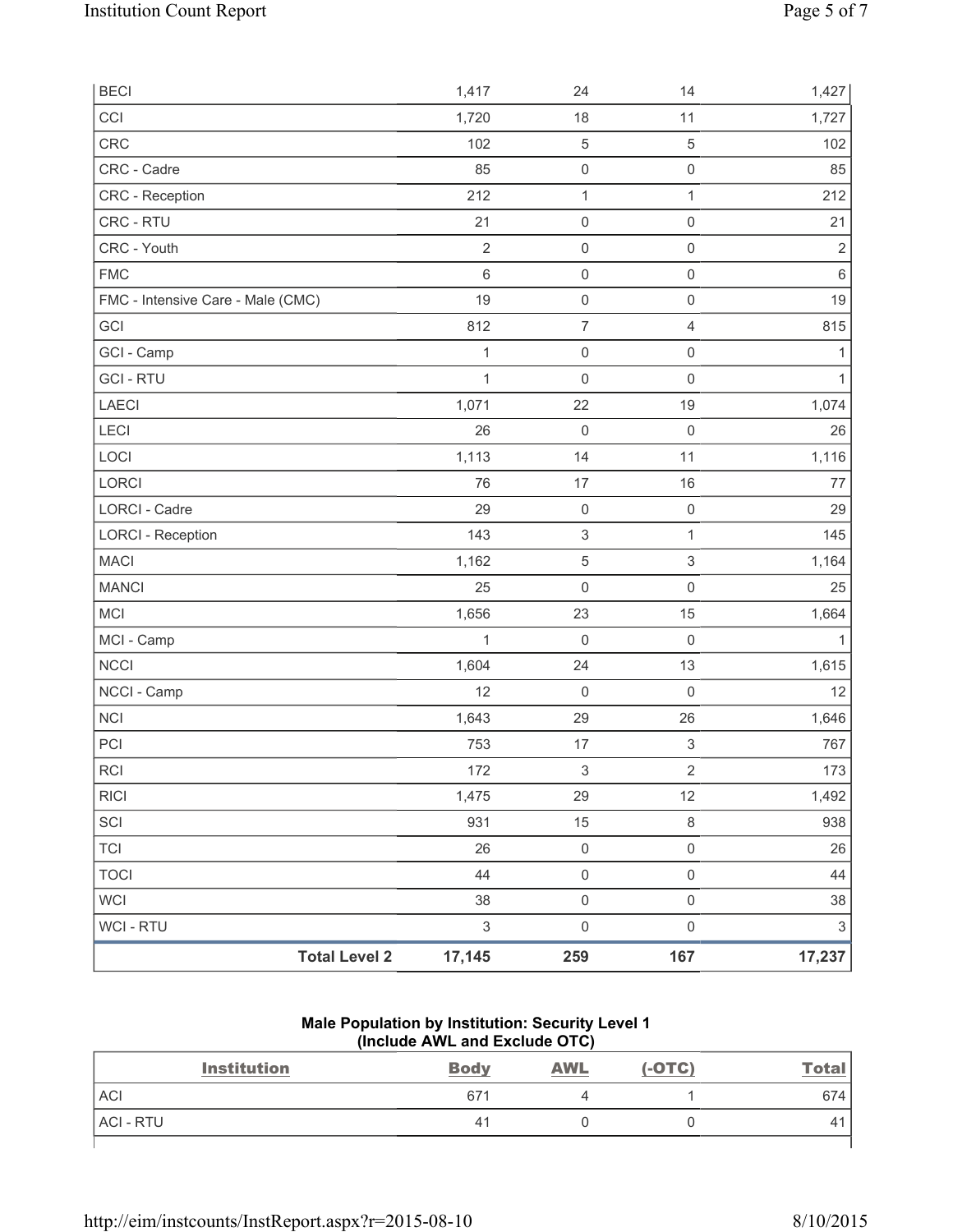| <b>BECI</b>                       |                      | 757              | 14                  | 4                   | 767              |
|-----------------------------------|----------------------|------------------|---------------------|---------------------|------------------|
| <b>BECI</b> - Camp                |                      | 470              | $\mathsf 0$         | $\mathsf{O}\xspace$ | 470              |
| CCI                               |                      | 876              | $\sqrt{5}$          | $\overline{2}$      | 879              |
| CRC                               |                      | 54               | $\mathbf 1$         | $\mathbf 0$         | 55               |
| CRC - Cadre                       |                      | 5                | $\mathsf{O}\xspace$ | $\mathsf{O}\xspace$ | $\sqrt{5}$       |
| CRC - Reception                   |                      | 178              | $\mathbf 2$         | $\overline{2}$      | 178              |
| CRC - RTU                         |                      | $\overline{4}$   | $\mathsf{O}\xspace$ | $\mathsf{O}\xspace$ | 4                |
| <b>FMC</b>                        |                      | 466              | $\overline{2}$      | $\mathsf{O}\xspace$ | 468              |
| FMC - Intensive Care - Male (CMC) |                      | 15               | $\mathsf{O}\xspace$ | $\mathbf 0$         | 15               |
| GCI                               |                      | 428              | 16                  | $\hbox{9}$          | 435              |
| GCI - Camp                        |                      | 747              | $\mathbf 1$         | $\mathsf{O}\xspace$ | 748              |
| <b>GCI - RTU</b>                  |                      | 1                | $\mathbf 0$         | $\mathsf 0$         | $\mathbf{1}$     |
| <b>LAECI</b>                      |                      | 673              | 11                  | $\overline{7}$      | 677              |
| LECI                              |                      | 12               | $\mathbf 1$         | 1                   | 12               |
| LECI - Camp                       |                      | 181              | $\mathsf{O}\xspace$ | $\mathsf{O}\xspace$ | 181              |
| LOCI                              |                      | 1,165            | $\overline{7}$      | $\overline{2}$      | 1,170            |
| LORCI                             |                      | 31               | 8                   | $\,8\,$             | 31               |
| LORCI - Cadre                     |                      | $\overline{2}$   | $\mathsf{O}\xspace$ | $\mathsf 0$         | $\overline{2}$   |
| <b>LORCI - Reception</b>          |                      | 98               | $\mathsf{O}\xspace$ | $\mathbf 0$         | 98               |
| MACI - Minimum                    |                      | 1,400            | 12                  | $\,6\,$             | 1,406            |
| <b>MANCI</b>                      |                      | 8                | $\mathbf 5$         | $\overline{2}$      | 11               |
| MANCI - Camp                      |                      | 417              | $\mathsf{O}\xspace$ | $\mathsf 0$         | 417              |
| MCI                               |                      | 488              | $\,6\,$             | $\mathbf{1}$        | 493              |
| MCI - Camp                        |                      | 340              | $\mathsf{O}\xspace$ | $\mathsf{O}\xspace$ | 340              |
| <b>NCCI</b>                       |                      | 645              | 10                  | 8                   | 647              |
| NCCI - Camp                       |                      | 407              | $\mathbf 0$         | $\mathsf{O}\xspace$ | 407              |
| <b>NCI</b>                        |                      | 803              | 6                   | 4                   | 805              |
| <b>OSP</b>                        |                      | $\boldsymbol{9}$ | $\mathsf 0$         | $\mathsf{O}\xspace$ | $\boldsymbol{9}$ |
| PCI                               |                      | 1,304            | 19                  | 9                   | 1,314            |
| <b>RICI</b>                       |                      | 1,144            | 20                  | $\overline{7}$      | 1,157            |
| SCI                               |                      | 1,127            | 11                  | $\,8\,$             | 1,130            |
| <b>TCI</b>                        |                      | 47               | $\overline{4}$      | 3                   | 48               |
| TCI - Camp                        |                      | 441              | $\mathsf{O}\xspace$ | $\mathsf{O}\xspace$ | 441              |
|                                   | <b>Total Level 1</b> | 15,455           | 165                 | 84                  | 15,536           |

| <b>High Offender ID's</b>        |         |  |  |  |  |
|----------------------------------|---------|--|--|--|--|
| Correctional Reception Center:   | A717904 |  |  |  |  |
| Lorain Correctional Institution: | A711695 |  |  |  |  |
| Ohio Reformatory for Women:      | W092956 |  |  |  |  |